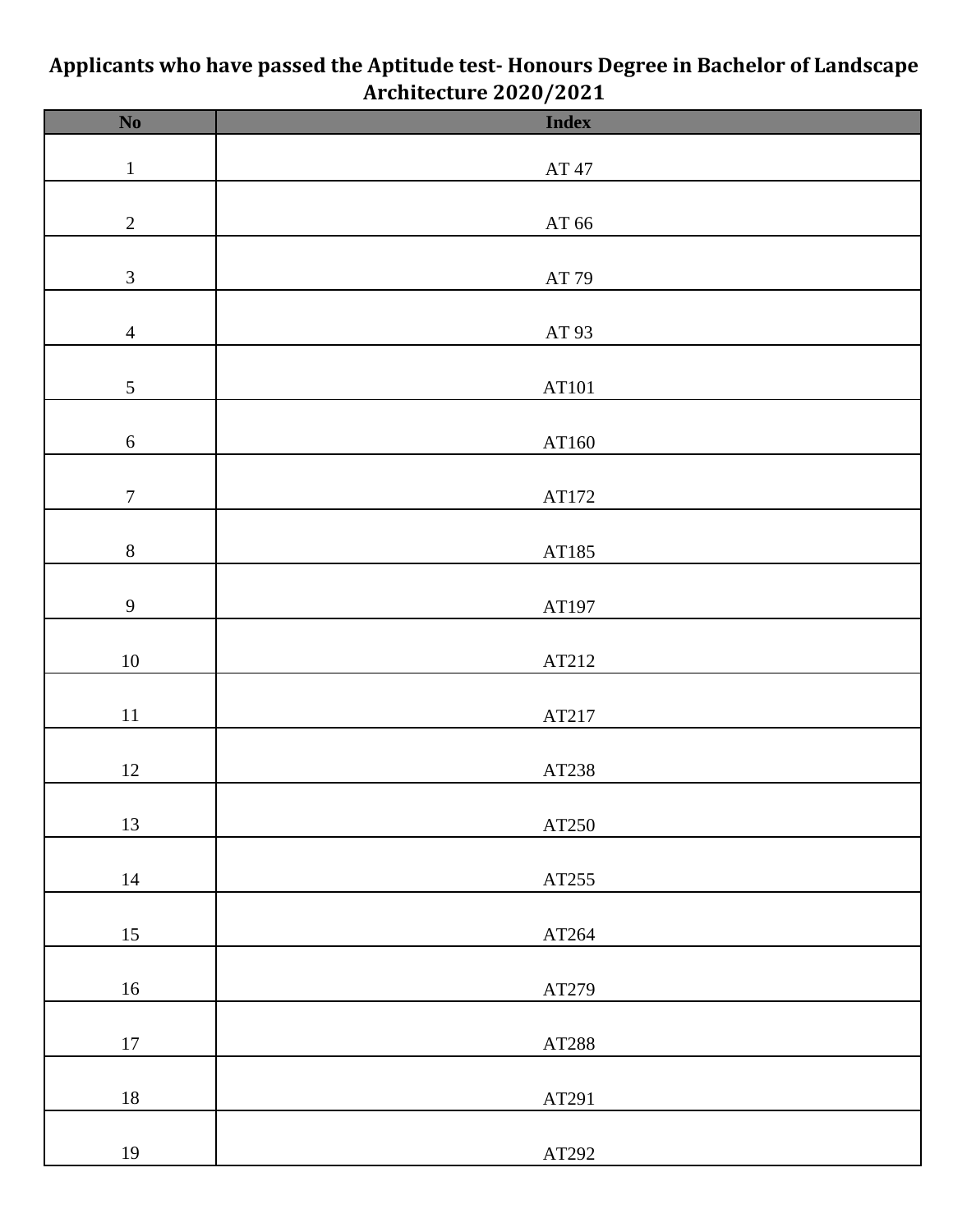| $20\,$ | AT293                  |
|--------|------------------------|
| $21\,$ | AT299                  |
| $22\,$ | AT311                  |
| $23\,$ | AT325                  |
| 24     | AT343                  |
| $25\,$ | AT349                  |
| $26\,$ | AT363                  |
| $27\,$ | AT365                  |
| $28\,$ | AT384                  |
| $29\,$ | AT413                  |
| $30\,$ | AT465                  |
| 31     | AT467                  |
| 32     | AT469                  |
| 33     | AT478                  |
| 34     | AT502                  |
| 35     | $\operatorname{AT507}$ |
| 36     | AT512                  |
| 37     | AT516                  |
| 38     | AT517                  |
| 39     | AT533                  |
| $40\,$ | $\operatorname{AT535}$ |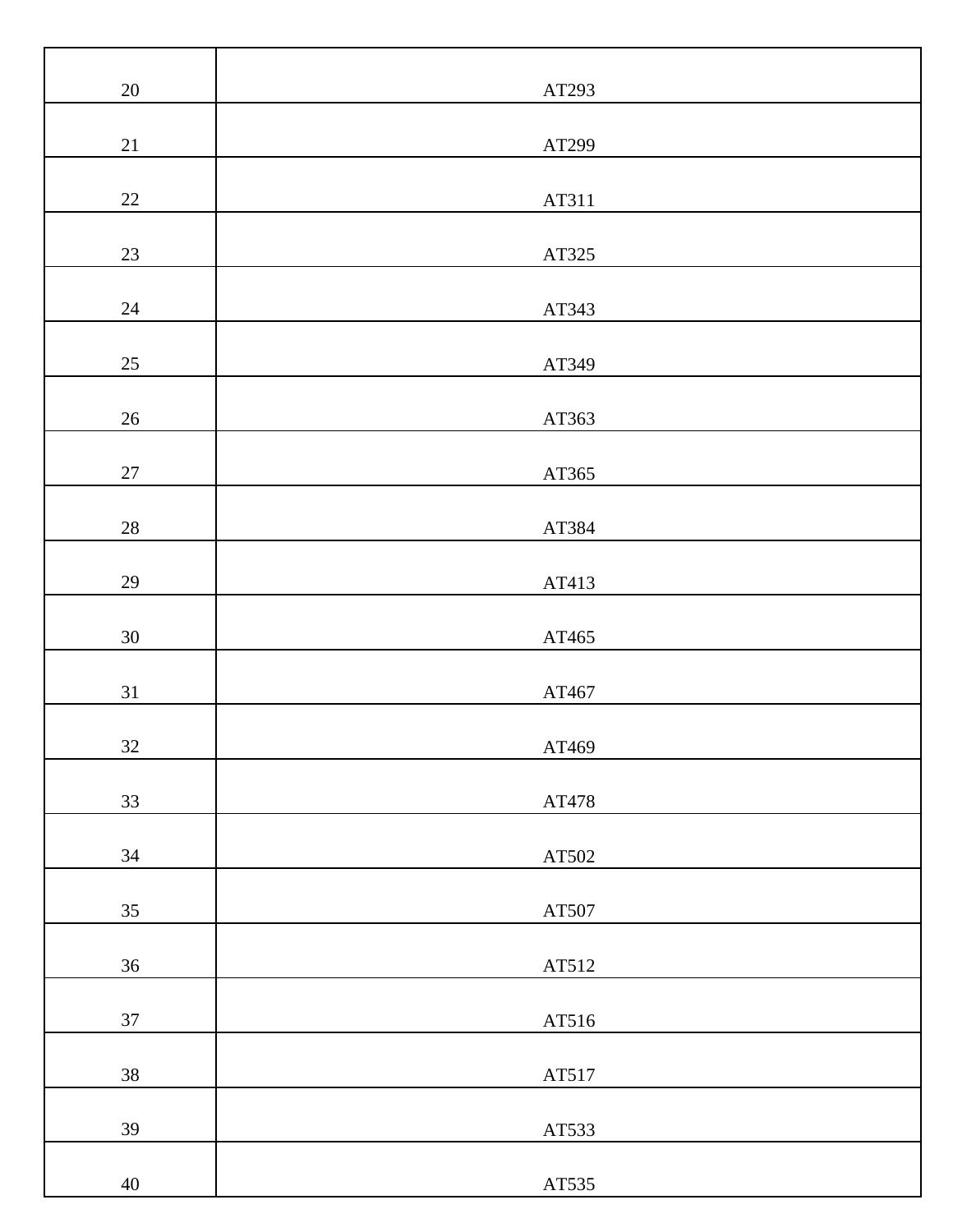| $41\,$      | AT544                  |
|-------------|------------------------|
| $42\,$      | AT546                  |
| $43\,$      | AT550                  |
| $44\,$      | AT551                  |
| $45\,$      | $\operatorname{AT575}$ |
| $46\,$      | AT596                  |
| $47\,$      | AT602                  |
| $\sqrt{48}$ | AT643                  |
| 49          | AT646                  |
| $50\,$      | AT663                  |
| $51\,$      | AT668                  |
| $52\,$      | AT675                  |
| 53          | AT712                  |
| 54          | AT715                  |
| 55          | AT722                  |
| 56          | AT726                  |
| 57          | AT736                  |
| 58          | AT739                  |
| 59          | AT742                  |
| 60          | $\operatorname{AT761}$ |
| 61          | AT782                  |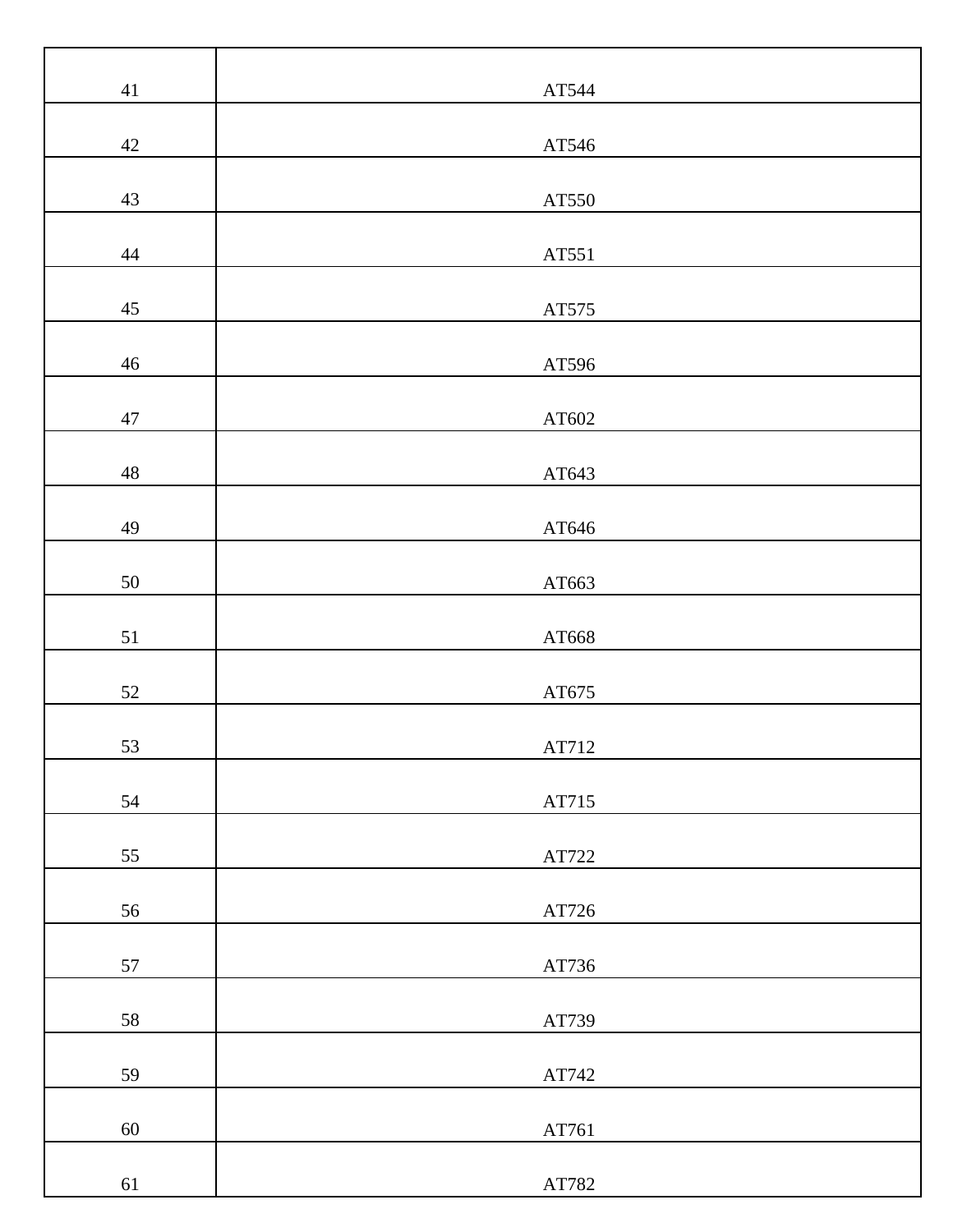| 62     | AT787  |
|--------|--------|
| 63     | AT793  |
| 64     | AT803  |
| 65     | AT818  |
| 66     | AT828  |
| 67     | AT829  |
| 68     | AT845  |
| 69     | AT899  |
| $70\,$ | AT907  |
| $71\,$ | AT914  |
| $72\,$ | AT927  |
| $73\,$ | AT941  |
| 74     | AT961  |
| $75\,$ | AT987  |
| $76\,$ | AT1003 |
| $77\,$ | AT1068 |
| $78\,$ | AT1087 |
| 79     | AT1153 |
| $80\,$ | AT1168 |
| $81\,$ | AT1169 |
| $82\,$ | AT1174 |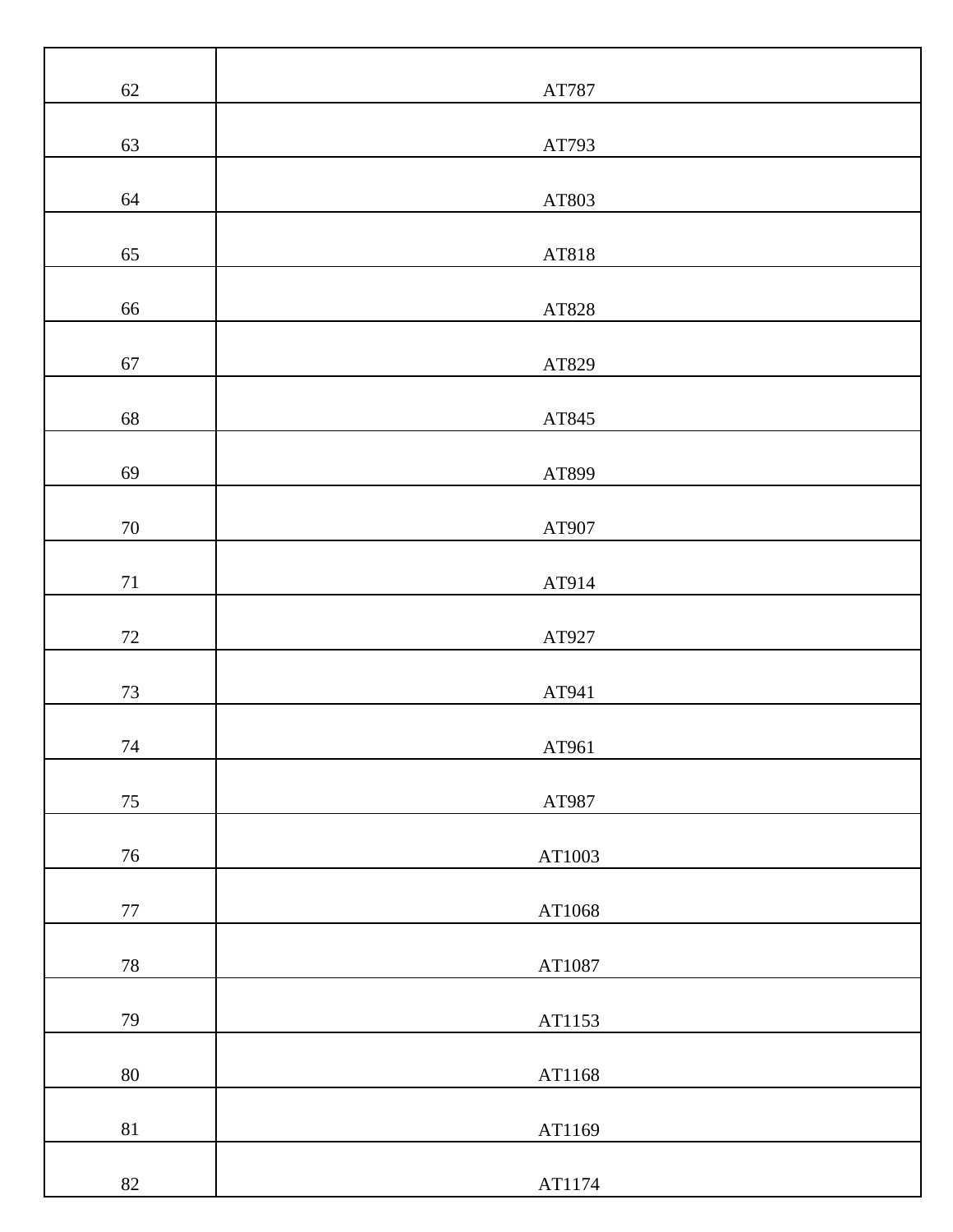| 83     | AT1176 |
|--------|--------|
| 84     | AT1180 |
| 85     | AT1191 |
| 86     | AT1224 |
| $87\,$ | AT1225 |
| $88\,$ | AT1228 |
| 89     | AT1236 |
| 90     | AT1237 |
| 91     | AT1245 |
| 92     | AT1253 |
| 93     | AT1259 |
| 94     | AT1290 |
| 95     | AT1304 |
| 96     | AT1367 |
| 97     | AT1368 |
| 98     | AT1377 |
| 99     | AT1391 |
| 100    | AT1395 |
| 101    | AT1400 |
| 102    | AT1401 |
| 103    | AT1411 |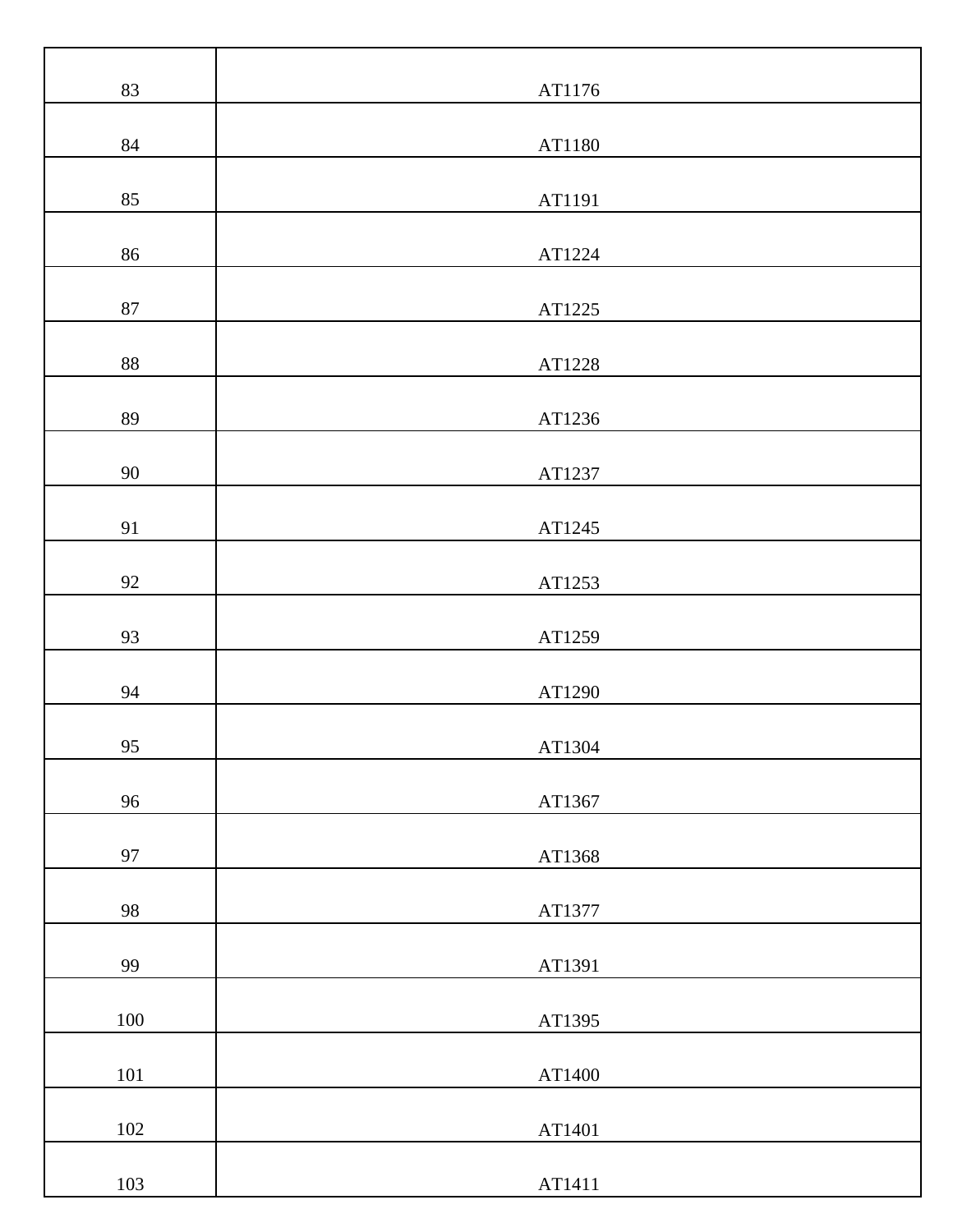| 104     | AT1441 |
|---------|--------|
| 105     | AT1449 |
| $106\,$ | AT1457 |
| $107\,$ | AT1468 |
| 108     | AT1469 |
| 109     | AT1478 |
| 110     | AT1565 |
| $111\,$ | AT1575 |
| $112\,$ | AT1581 |
| 113     | AT1583 |
| 114     | AT1586 |
| 115     | AT1595 |
| 116     | AT1604 |
| 117     | AT1626 |
| 118     | AT1645 |
| 119     | AT1646 |
| 120     | AT1747 |
| $121\,$ | AT1778 |
| 122     | AT1792 |
| 123     | AT1805 |
| 124     | AT1811 |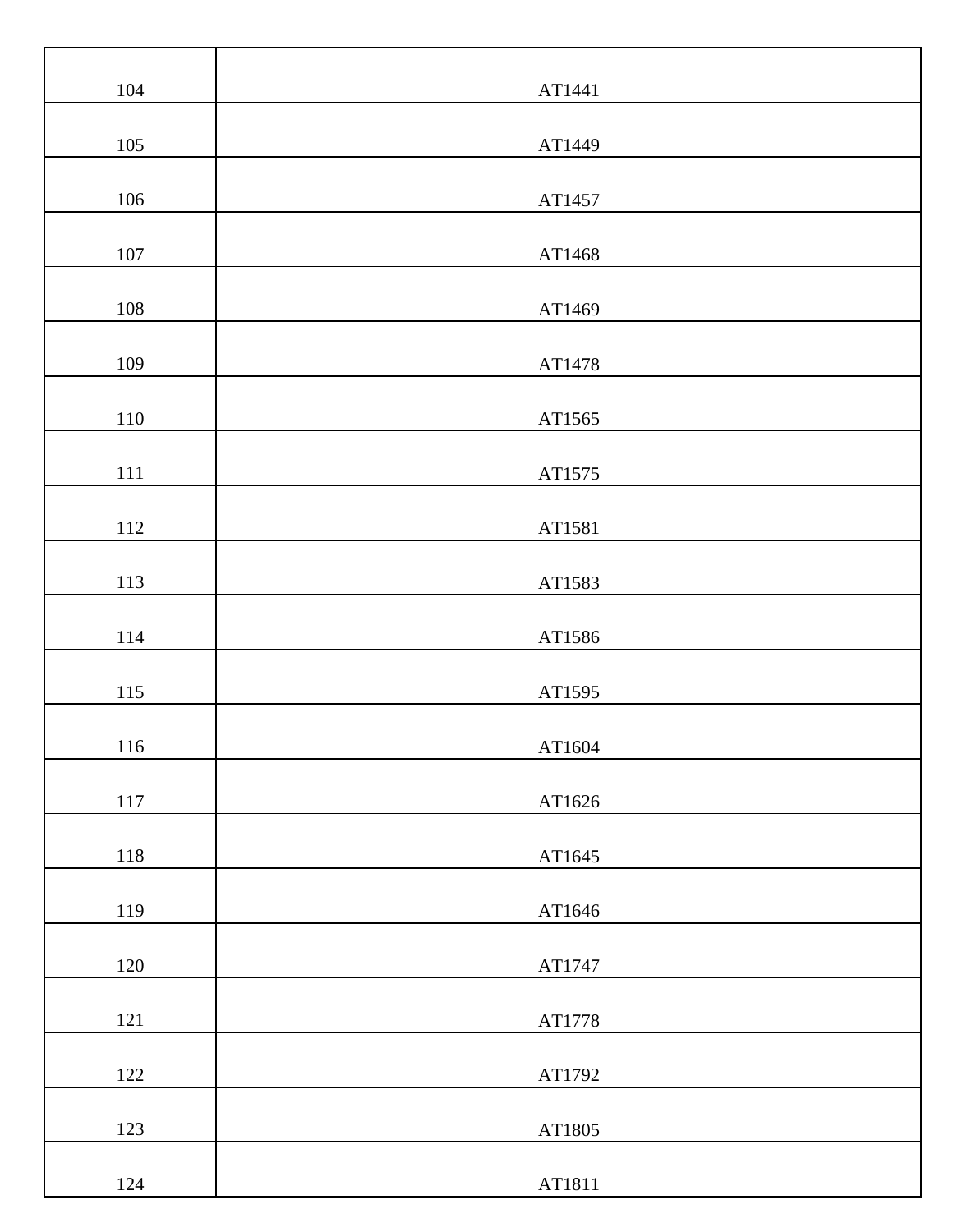| 125 | AT1832 |
|-----|--------|
| 126 | AT1847 |
| 127 | AT1866 |
| 128 | AT1873 |
| 129 | AT1880 |
| 130 | AT1940 |
| 131 | AT1956 |
| 132 | AT1973 |
| 133 | AT2011 |
| 134 | AT2033 |
| 135 | AT2042 |
| 136 | AT2043 |
| 137 | AT2053 |
| 138 | AT2166 |
| 139 | AT2177 |
| 140 | AT2184 |
| 141 | AT2187 |
| 142 | AT2197 |
| 143 | AT2231 |
| 144 | AT2233 |
| 145 | AT2315 |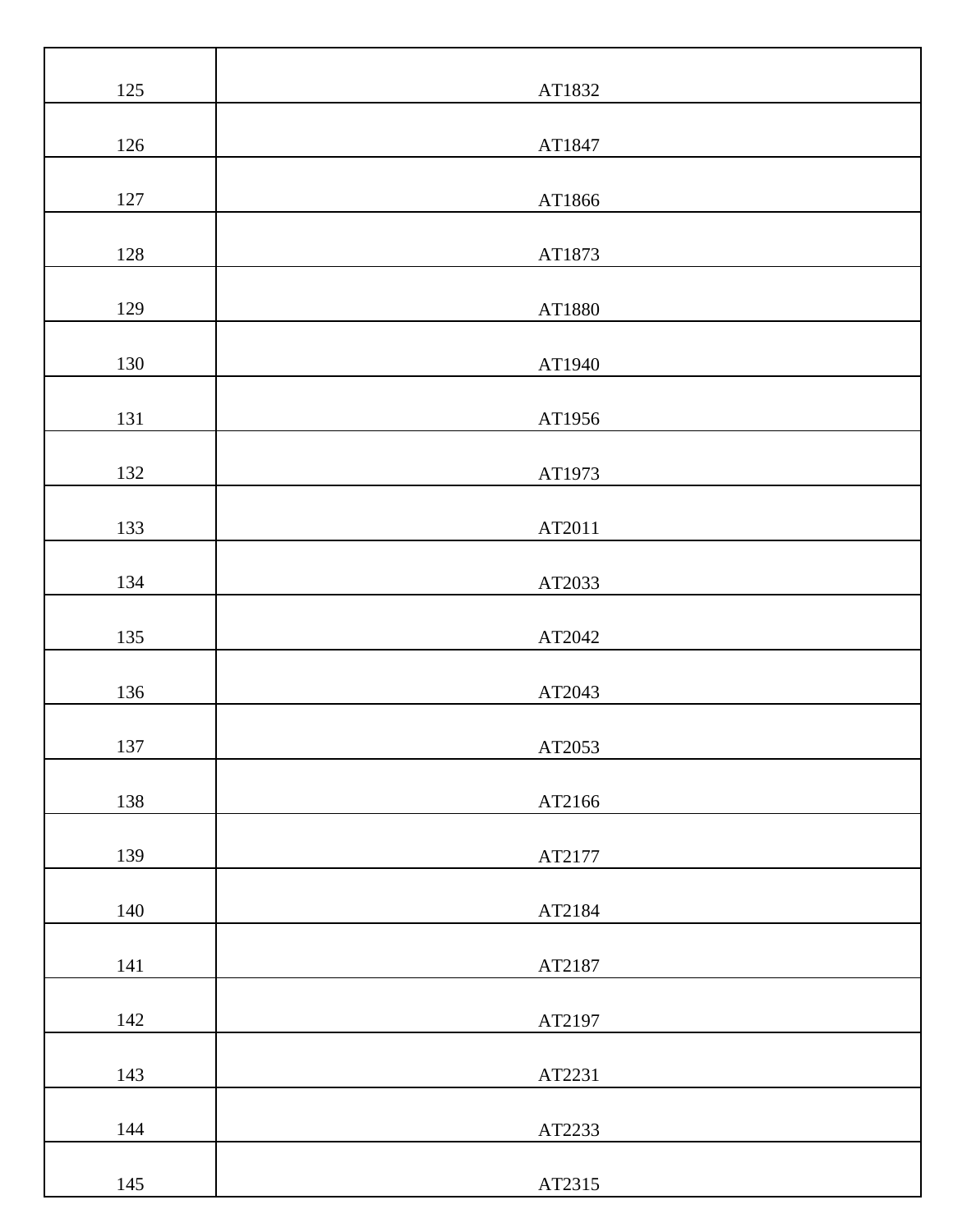| 146 | AT2323 |
|-----|--------|
| 147 | AT2379 |
| 148 | AT2381 |
| 149 | AT2433 |
| 150 | AT2452 |
| 151 | AT2483 |
| 152 | AT2485 |
| 153 | AT2491 |
| 154 | AT2494 |
| 155 | AT2510 |
| 156 | AT2550 |
| 157 | AT2553 |
| 158 | AT2558 |
| 159 | AT2691 |
| 160 | AT2776 |
| 161 | AT2789 |
| 162 | AT2790 |
| 163 | AT2797 |
| 164 | AT2811 |
| 165 | AT2861 |
| 166 | AT2902 |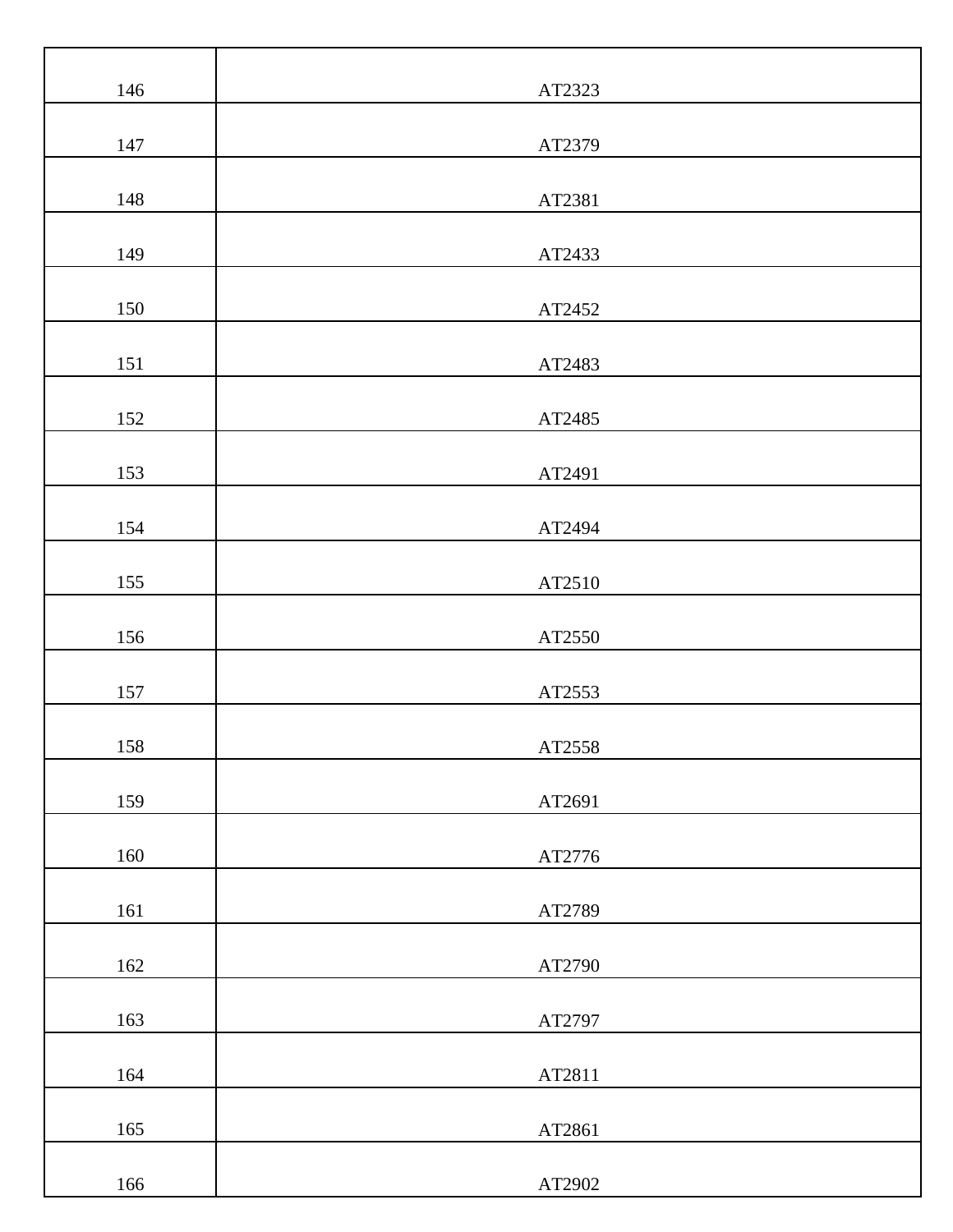| 167     | AT2942 |
|---------|--------|
| 168     | AT2960 |
| 169     | AT3015 |
| 170     | AT3033 |
| 171     | AT3048 |
| 172     | AT3052 |
| 173     | AT3062 |
| 174     | AT3094 |
| 175     | AT3098 |
| $176\,$ | AT3099 |
| $177\,$ | AT3100 |
| 178     | AT3124 |
| 179     | AT3127 |
| 180     | AT3137 |
| 181     | AT3149 |
| 182     | AT3157 |
| 183     | AT3159 |
| 184     | AT3160 |
| 185     | AT3170 |
| 186     | AT3176 |
| 187     | AT3177 |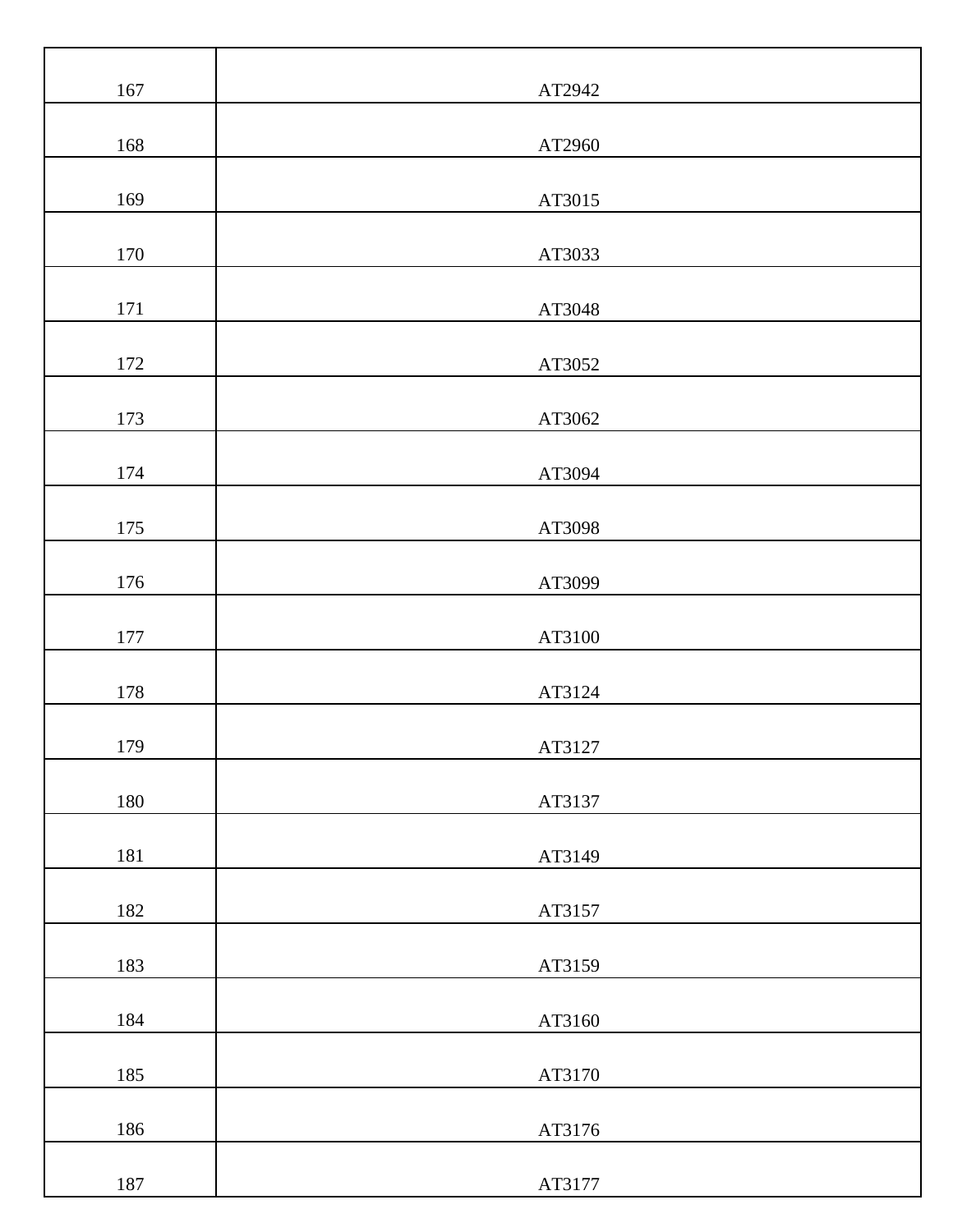| 188     | AT3210 |
|---------|--------|
| 189     | AT3212 |
| 190     | AT3224 |
| 191     | AT3231 |
| 192     | AT3232 |
| 193     | AT3237 |
| 194     | AT3244 |
| 195     | AT3249 |
| 196     | AT3267 |
| 197     | AT3311 |
| 198     | AT3314 |
| 199     | AT3318 |
| 200     | AT3323 |
| 201     | AT3374 |
| 202     | AT3382 |
| 203     | AT3386 |
| 204     | AT3396 |
| 205     | AT3399 |
| 206     | AT3407 |
| $207\,$ | AT3440 |
| 208     | AT3449 |